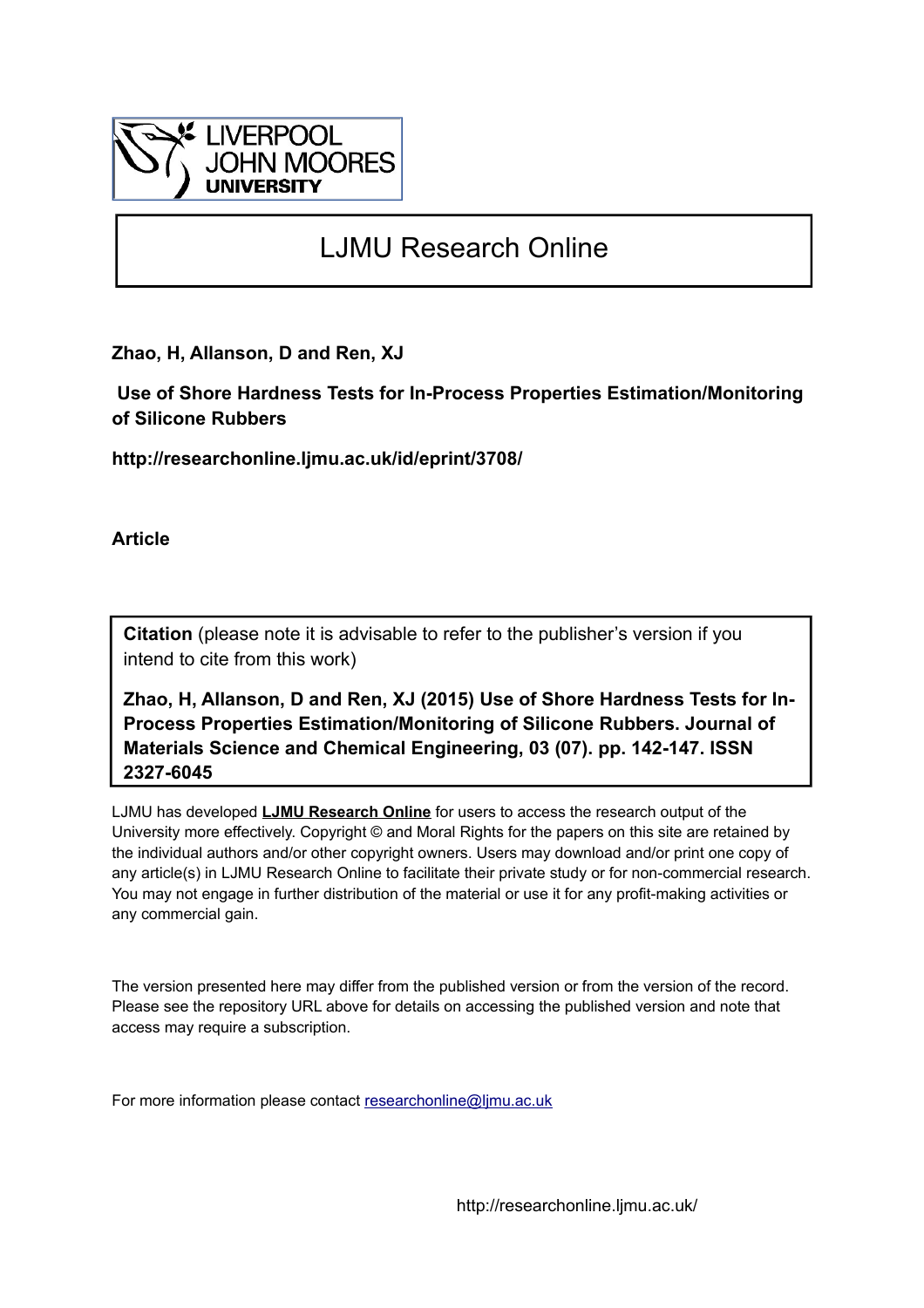# **Use of shore hardness tests for in-process properties estimation/monitoring of silicone rubbers**

# **H. Zhao<sup>1\*</sup>, D. Allanson, X.I. Ren**

School of Engineering, Technology and Maritime Operations, Liverpool John Moores University, Liverpool, L3 3AF, UK

Email: H.Zhao@2010.ljmu.ac.uk, X.J.Ren@ljmu.ac.uk

# **Abstract**

**Casting is an important rubber manufacturing process for both production and material developments. A quick and flexible way of testing the constitutive materials properties of rubber products is very important for optimising the processing parameters and quality control. In many cases, standard tests such as tensile or compression tests are time consuming and require a large volume of materials. This work reports some recent work in using a combined numerical and experimental approach to characterise the properties of rubber materials during a casting process. Durometer shore hardness is used to test silicone rubbers (as a model material) with different compositions on different moulding planes and the linear elastic property is estimated from the hardnesses. The predicted properties are systematically compared with the experimental tests on hard and soft silicone rubber samples with different compositions. The work shows that shore hardness can be used as an effective way to monitor the materials properties during a moulding process for process optimisation and quality control.** 

# **Keywords**

**Silicone room temperature vulcanization (RTV), Shore hardness, Elastic properties, FE modelling, Quality control**

#### **1. Introduction**

Silicone rubber is one of the most important synthetic rubbers, used for various applications due to its excellent properties, such as flexibility, chemical resistance, and thermal stability [1]. There are many different silicone rubber manufacturing process such as high temperature vulcanization (HTV), room temperature vulcanization (RTV), liquid silicone rubber mould manufacturing (LSR), injection moulding, etc. [2]. The most efficient and quick way for silicone rubber casting and moulding is room temperature vulcanization approach. Casting is also commonly used as a convenient way to develop new grades of materials or to establish optimum manufacturing parameters [3]. A quick and easy way to assess the effects of composition change or manufacturing process is very important for improving the in-process quality control. A potential approach is using indentation tests, in which the resistance of the material is determined by either the depth of penetration for a predefined load or the load to reach a predefined indentation depth. One significant advantage of the indentation method lies in its simplicity and minimum requirement on the samples preparation and instrumentation.

The most relevant indentation test for rubber material is shore hardness tests. The method involves indenting the specimen using a hardened steel indenter with a specific geometry and force, based on the chosen scale of measurements. A mathematical scale is used to convert the displacement data into hardness values within a range between 0 and 100. According to international standards, the sample thickness should be at least 6.0 mm or over [4]. The shore hardness test method allows for hardness measurement on rubber specimen using a specified standard indenter corresponding to several rubber hardness measurement scales (A, B, C, D, DO, O, OO, and M) [4-5]. It is widely used to evaluate the properties of materials such as elastomers, vulcanized rubber, cellular, gel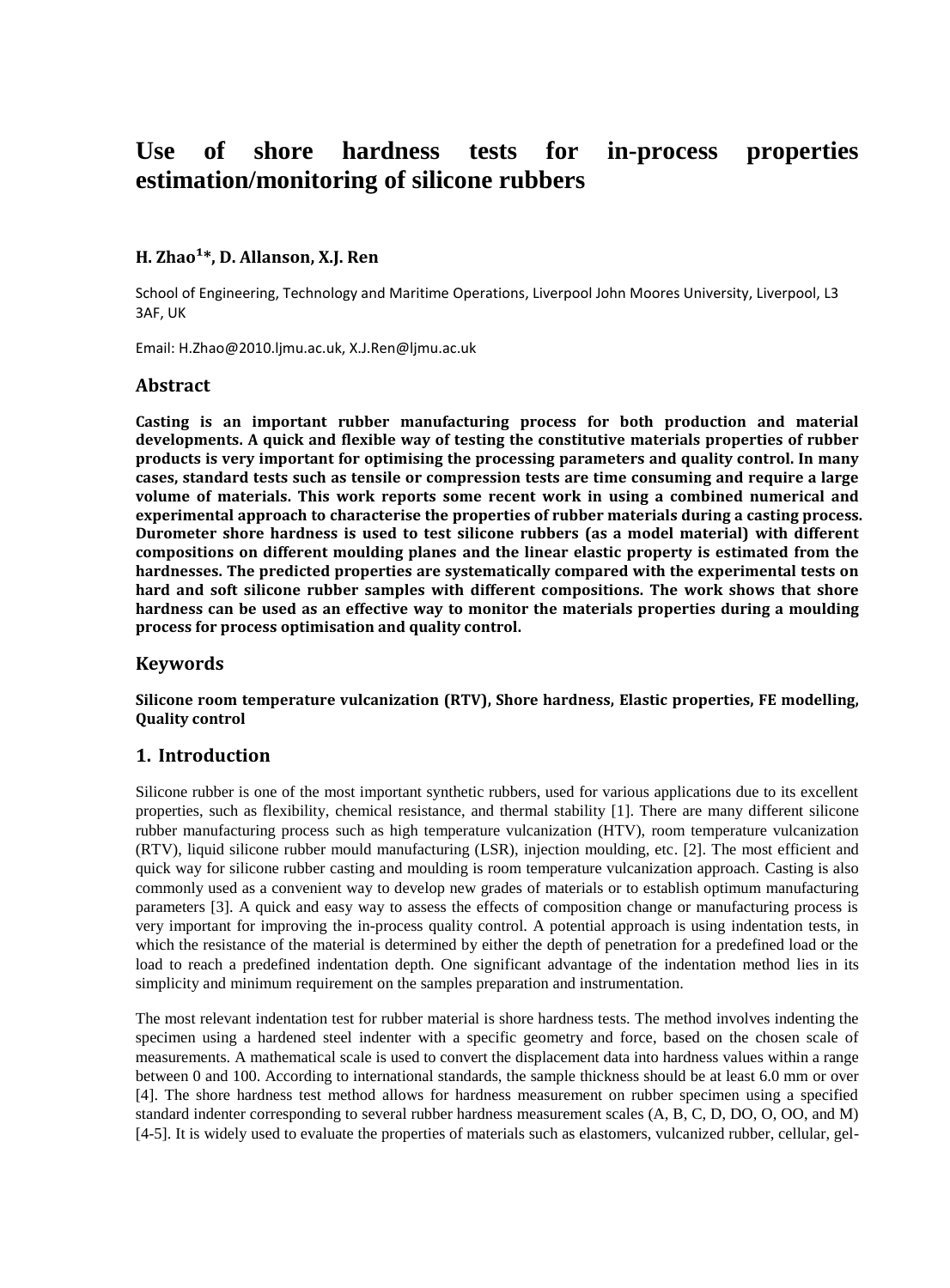like, and plastics [6]. Shore hardness method is a high efficient testing method used in quality control, material selections and so on [7-8]. However, current approach is not able to estimate the constitutive material properties such as Young's modulus, which is important for material design and selections. In addition, the effects of potential anisotropic properties associated with manufacturing and sample thickness are also not very clear which is important for material testing and quality control of manufacturing process [9-10]. All these issues need to be addressed.

In this paper, shore A and OO hardness are used to monitor the hardness of vacuum cast silicone rubbers on different planes. The Young's modulus is successfully estimated by shore hardness values. The data showed a good agreement from experimental data of uniaxial compression test. The potential use of the shore OO hardness combined with FE modelling in quality control in rubber production is discussed.

# **2. Experimental works and results**

The samples are made through the silicone room temperature vulcanization (RTV) vacuum curing approach. The mould for the silicone room temperature vulcanization was made of wood as shown in Figure 1(a), the mass of the silicone rubber solvent and the curing agent was calculated to control the silicone solvent-curing agent mass ratio. The solvent and the curing agent were mixed slowly for 10-15 minutes. The mixture is degassed before pouring into the mould, and then degased again before the curing process. Figure 1 (b) and (c) shows the two samples with different resin and hardener ratios. Figure 1 (b) is a rubber sample with a ratio of 1:10, Figure 1 (c) is a rubber sample of a ratio of 1:20. These two samples have different hardnesses.

Two types of shore hardness have been assessed. One is shore A hardness and the other is shore OO hardness. The indenter shape and dimensions for the shore A and shore OO hardness tests are shown in Figure 2 (a)  $\&$  (b), respectively. During a measurement, a dead weight is used on the top of the Durometer indenter, 1Kg for shore A hardness and 400g for shore OO hardness for balancing the contact. The indentation load for shore A hardness test is 8.06N, the indentation load for the shore OO hardness test is 1.1N. The size of the moulding chamber is designed in a way that the hardness can be conveniently performed within the mould as shown in figure 2 (c) as a comparison to the tests performed when the sample is taken out of the mould.

#### **3. Standard tests and FE modelling**

To assess the potential anisotropy in the hardness of the sample, shore A and shore OO hardness tests have been performed on the different planes of the hard and soft silicone samples as schematically shown in Figure 3. This can be conveniently done with the shore A and shore OO hardness tester, which is a significant advantage. In each case, at least 6 tests are done the error bars represent the standard deviation of the six tests. As shown in Figure 3, the shore A hardness value is for the hard silicone rubber. It clearly shows that the hardness values with the sample in the mould or outside the mould is very close, the average value is close to 42. The tests on the three planes are also in a good agreement, which confirms that the material can be treated as being isotropic. The shore OO hardness is for the soft rubber, again the hardness with the sample is in or outside the mould is comparable, and the hardness values taken on different planes are also very close. The Young's modulus is estimated from the shore hardness values based on a chart of the  $S_A$ -t-E and  $S_{OO}$ -t-E [11]. The estimated Young's modulus of the hard silicone rubber is 3.8MPa and the estimated Young's modulus of the soft silicone rubber is 1.6MPa.

To assess the accuracy of the estimated E values, compression tests have been performed on the rubber samples. The uniaxial compression test was performed on a tensile/compression machine (Figure 4 (a)). Two flat plates were used to compress the sample, one flat plate was the support plate which is fixed at the bottom position,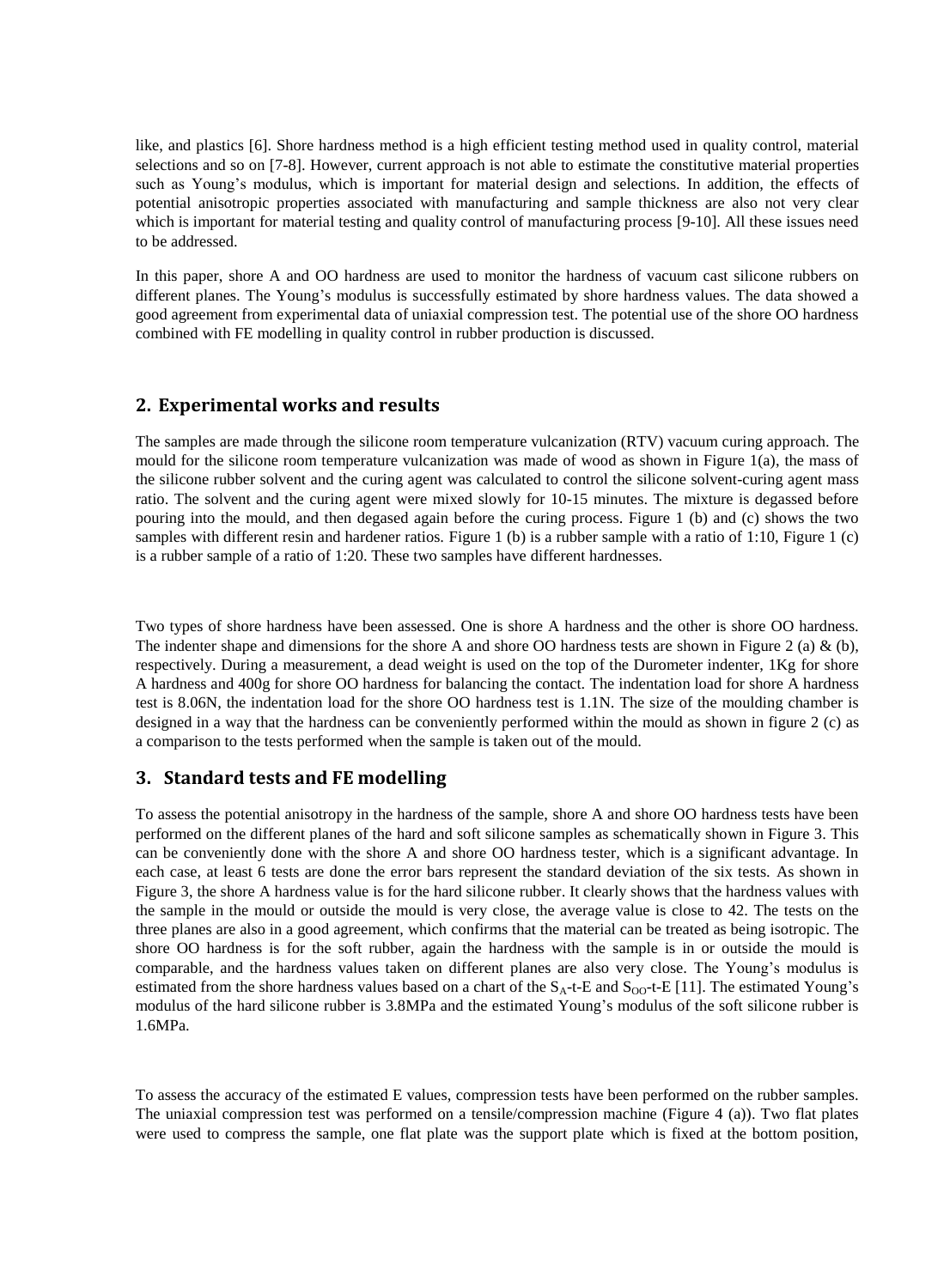another flat plate was used to compress the sample vertically, which is attached to the load cell to record the force and the displacement. The compression test of the silicone rubber was simulated by a 3D FE model as shown in Figure 4 (b). The element type used is 6-node linear triangular prism element type (C3D6), the width and thickness of the sample model is 40mm and 20mm. In the FE model, the bottom plate is fixed by all degree of freedoms, and a displacement is applied to the top plate moving down onto the sample. A friction has been defined between the lower surface of the sample and the plate representing typical rubber metal friction [12]. The material properties used is the elastic modulus from the estimation based on the shore A hardness (Figure 3). Figure 5 shows the comparison of the experimental data and FE modelling results of the compression test. As shown in the figure, the FE predicted compression force displacement curve is in a reasonable agreement with the test data, which suggests that the E value predicted is reasonably accurate. Similar agreement could be found for both samples.

This work studied the properties of silicone rubber samples manufactured by different mass ratios of silicone solvent and curing agent through the room temperature vulcanization. The work showed that the different hardnesses of RTV silicone rubbers can be monitored by durometer shore hardness and the Young's modulus can be estimated from the shore hardness values, which is validated by standard compression test. This suggest that shore hardness could be routinely used to assess the properties in rubber manufacturing process to assess the property changes with varied compositions, different curing cycles and temperatures, different curing agent or particle reinforced used for enhancing mechanical properties of compositions [13-14]. The prediction of E values from the shore hardness tests would further enhance the use of indentation method in quality control during rubber processing. A future direction of the work is to apply the same approach to other rubber systems and conditions.

# **4. Conclusions**

In this paper, the use of shore hardness testing as a quick and convenient way of monitoring the properties of silicone rubber during manufacturing is investigated. Two silicone rubber samples are manufactured with different mass ratios between silicone solvent and curing agent *via* the silicone room temperature vulcanization process. Systematic shore hardness tests have been performed on different moulding planes to evaluate potential anisotropy in the hardness. It is found that there is no significant hardness difference between different mould planes. The testing results with the sample in the mould and outside mould are also comparable. This potential could open us a way to monitor the in-mould material properties. Based on the shore hardness of the rubber samples, the corresponding Young's modulus is successfully estimated from the hardness values, which is validated through comparison with tests and FE models of standard compression tests. This could further enhance the use of indentation tests in quality and property control in rubber manufacturing process.

#### **References:**

[1] Kim, E.S., Kim, E. J., Lee, T.H. and Yoon, J.S. (2012) Clay Modification and Its Effect on the Physical Properties of Silicone Rubber/Clay Composites, *Journal of Applied Polymer Science*, Published online in Wiley Online Library.

[2] Papailiou, K. and Schmuck, F. (2013) Material Selection and Manufacturing Processes for Composite Insulator with Silicone Rubber Housing*, Silicone Composite Insulators Power Systems*, pp.197-283.

[3] Kalpakjian, S., Schmid, S.R. and Kok, C.W. (2008) Manufacturing processes for engineering materials. Pearson-Prentice Hall.

[4] ASTM D-2240 Standard Test Method for Rubber Property – Durometer Hardness.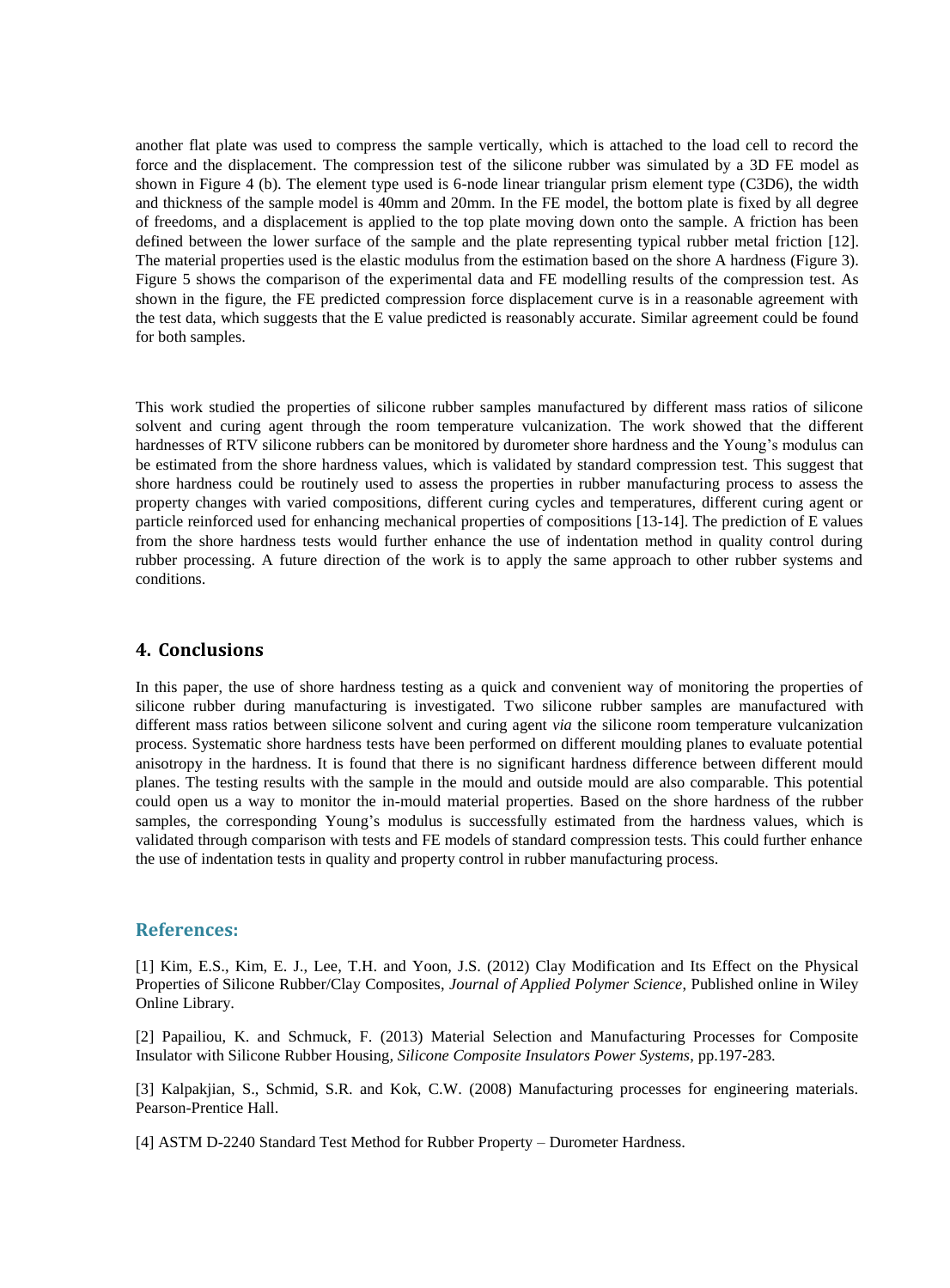[5] "Durometer Shore Test Machine Handbook", INSTRON Ltd, 2009-00-01.

[6] Test Method for Measuring the Shore Hardness of Soft Materials Using the CETR-UMT 2 or CETR-APEX per ASTM D2240-00, Bruker Inc., 2011.

[7] Wakabayashi, K. (2011) Quality Control of Raw Materials. In Handbook of Adhesion Technology (pp.1007- 1029). Springer Berlin Heidelberg.

[8] Trifkovic, M., Sheikhzadeh, M., Choo, K. and Rohani, S. (2010) Experimental and statistical study of the effects of material properties, curing agents, and process variables on the production of thermoplastic vulcanizates. *Journal of applied polymer science*, 118(2), 764-777.

[9] Dinçkal, Ç. (2012) On The Properties of Anisotropic Engineering Materials Based upon Orthonormal Representations, *IAENG International Journal of Applied Mathematics*, 42:3, IJAM\_42\_3\_10.

[10] Long, H. and Hamilton, S. (2008) Simulation of Effects of Material Deformation on Thickness Variation in Conventional Spinning, *the 9th International Conference on Technology of Plasticity*, South Korea.

[11] Zhao, H. (2015) Experimental and Numerical Modelling of Gasket Materials and Property Correlation, Ph.D. Thesis, Liverpool John Moores University, UK.

[12] Bensia, M., Bojan, B., Aleksandar, G. and Zoran, S. (2012) Computer-Aided Modelling of the Rubber-Pad Forming Process, Materials and Technology, Vol. 46, pp. 503-510.

[13] Chen, D., Liu, Y. and Huang, C. (2012) Synergistic effect between POSS and fumed silica on thermal stabilities and mechanical properties of room temperature vulcanized (RTV) silicone rubbers. *Polymer Degradation and Stability*, 97(3), 308-315.

[14] Zhang, J., Xu, Y.C. and Huang, P. (2009) Effect of cure cycle on curing process and hardness for epoxy resin. *Express Polymer Letters*, 3(9), 534-541.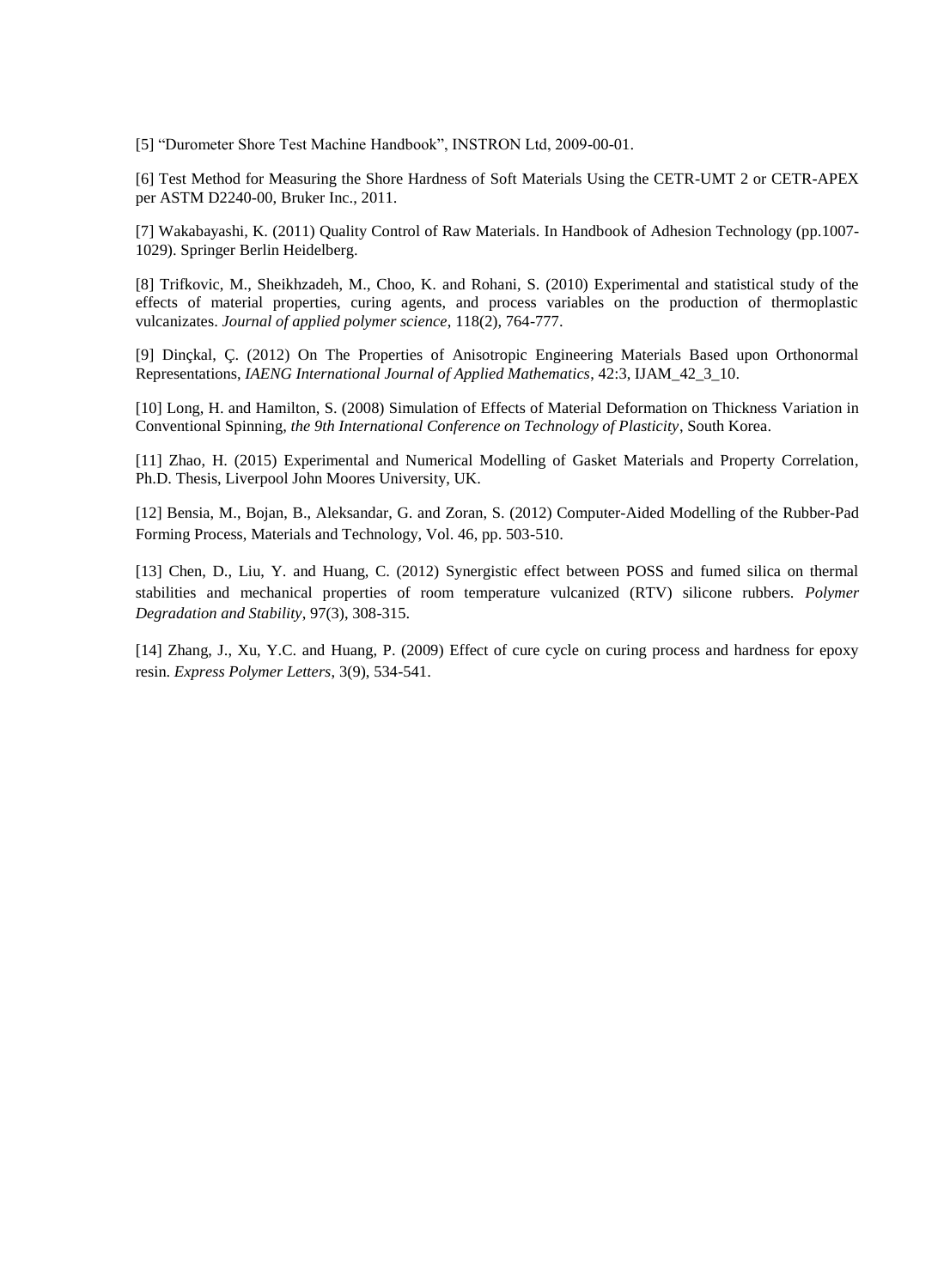

**Figure 1** Mould used in the silicone rubber casting process and the samples with different mass ratios.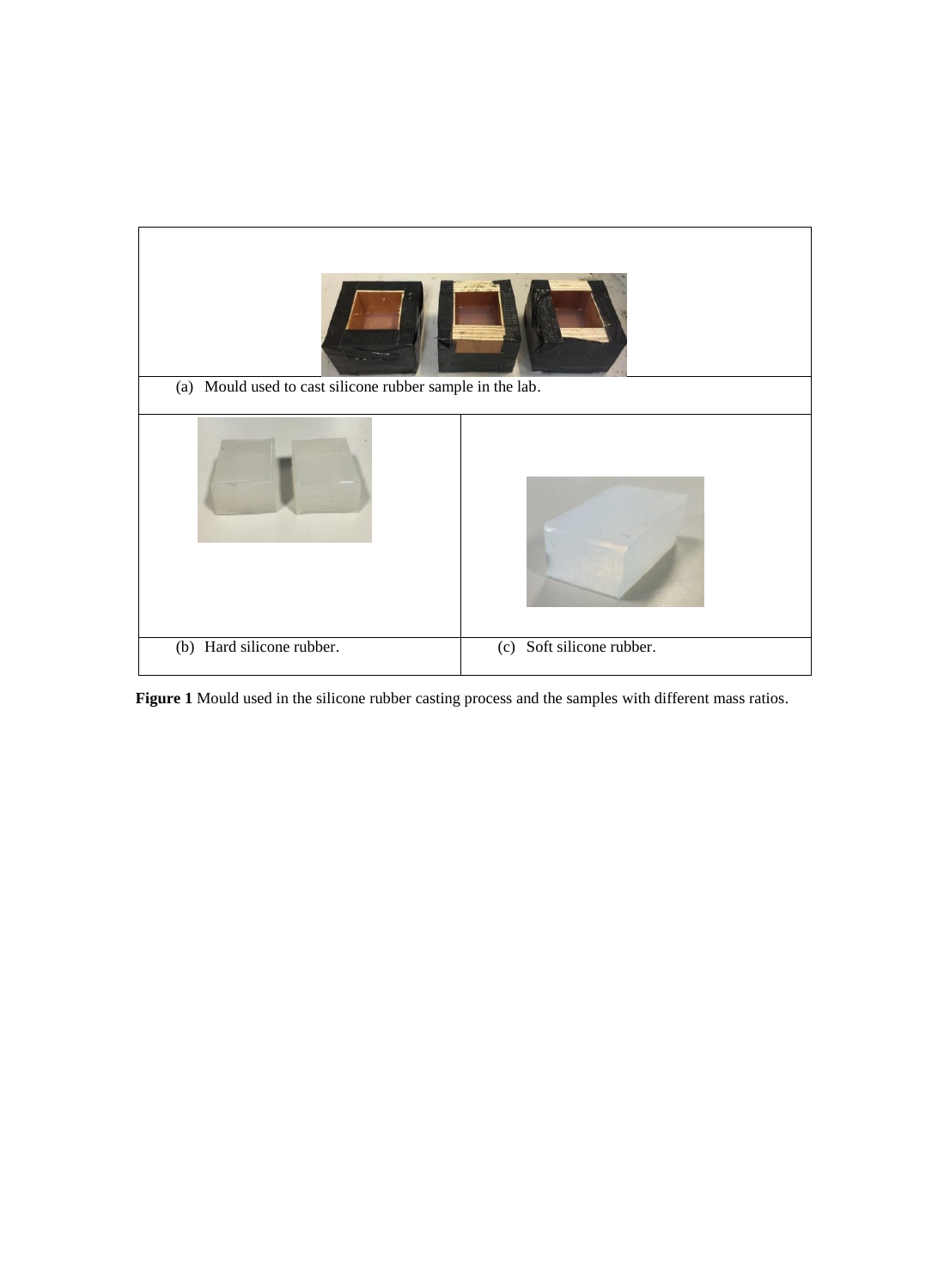

**Figure 2** Schematic diagrams showing the shapes and dimensions of the indenters (a & b) and the method to test the samples in the mould.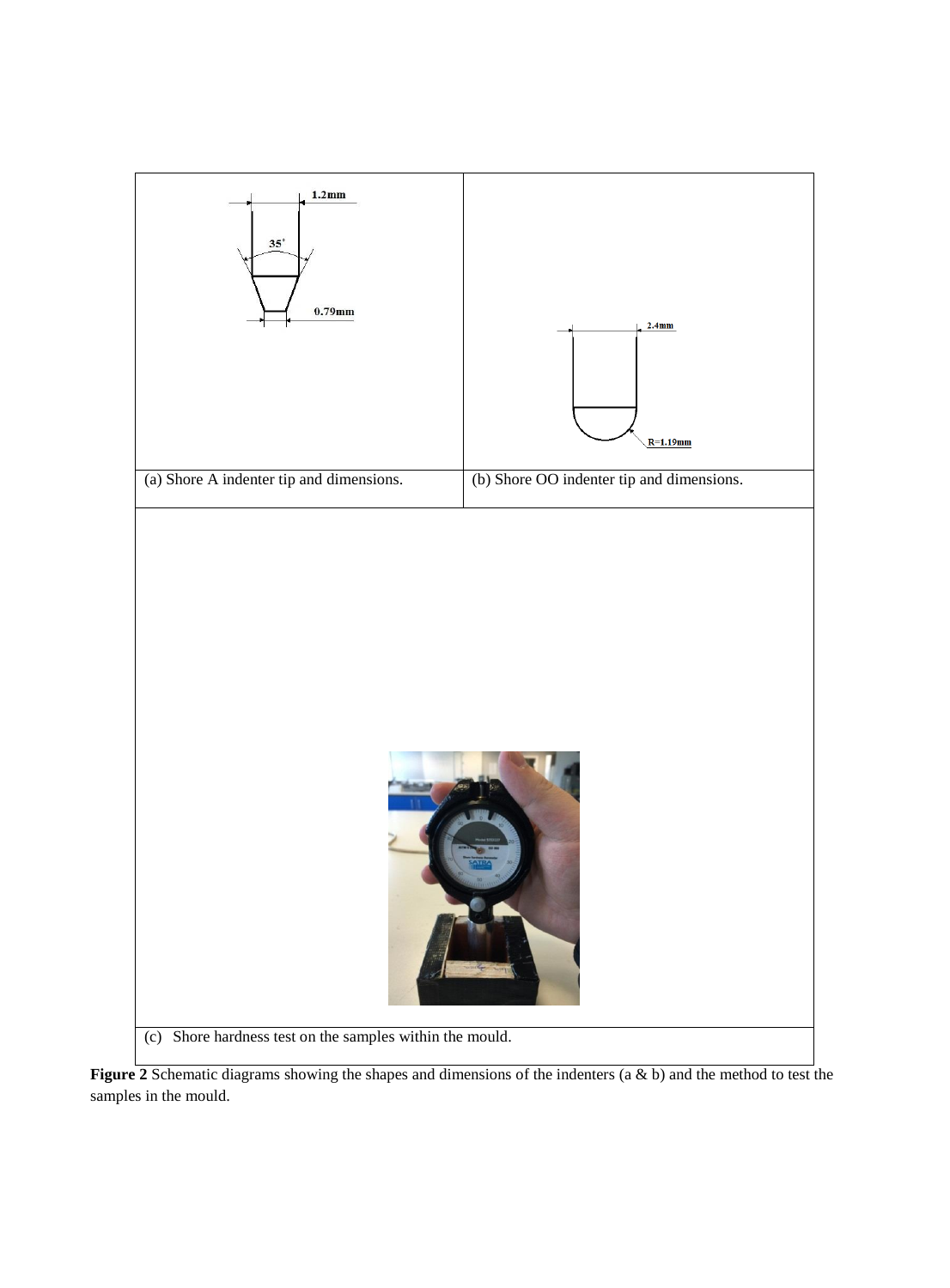

**Figure 3** Shore hardness values tested with the sample is in the mould and outside the mould on three planes.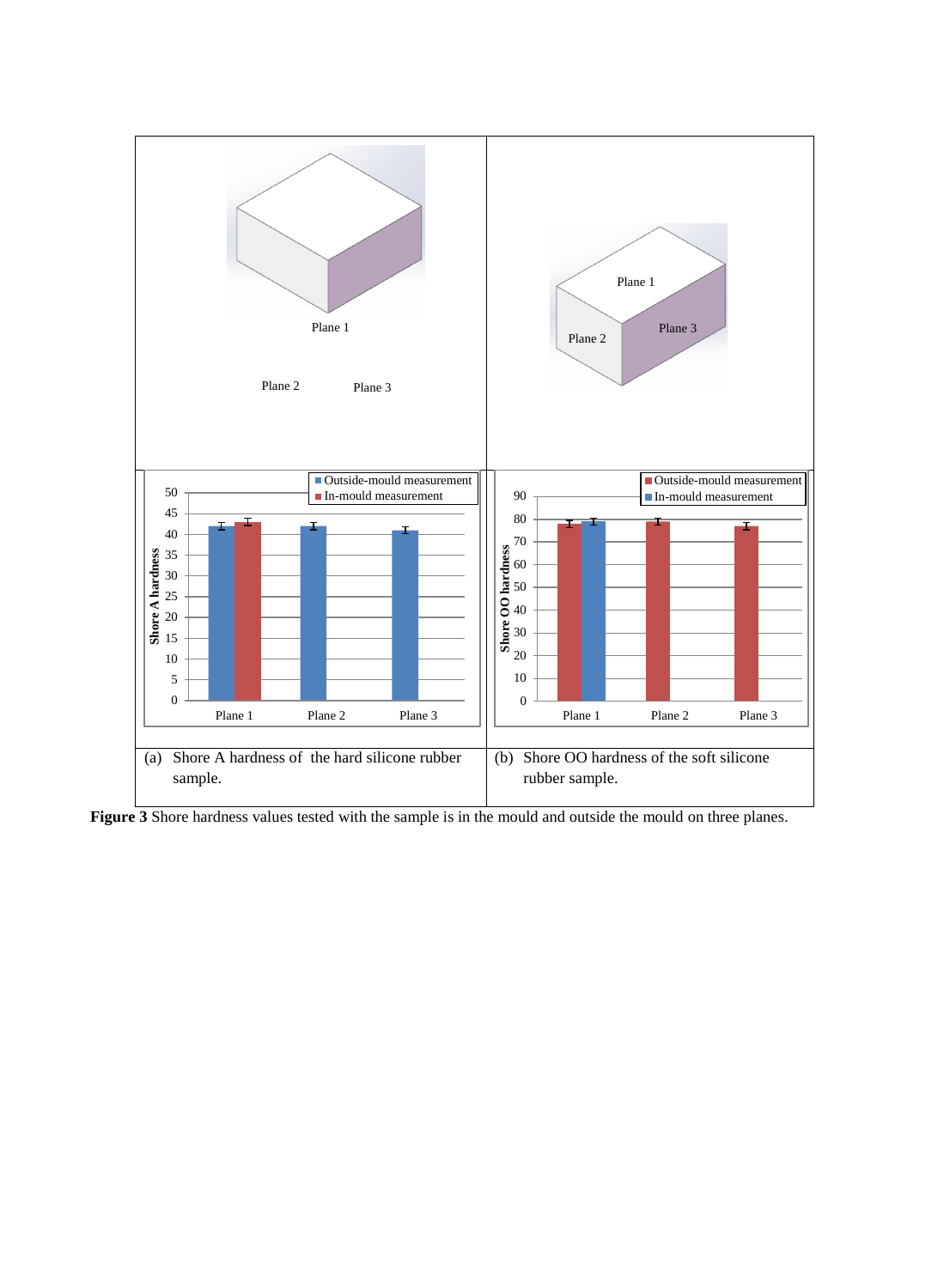

**Figure 4** Compression tests and FE modelling.